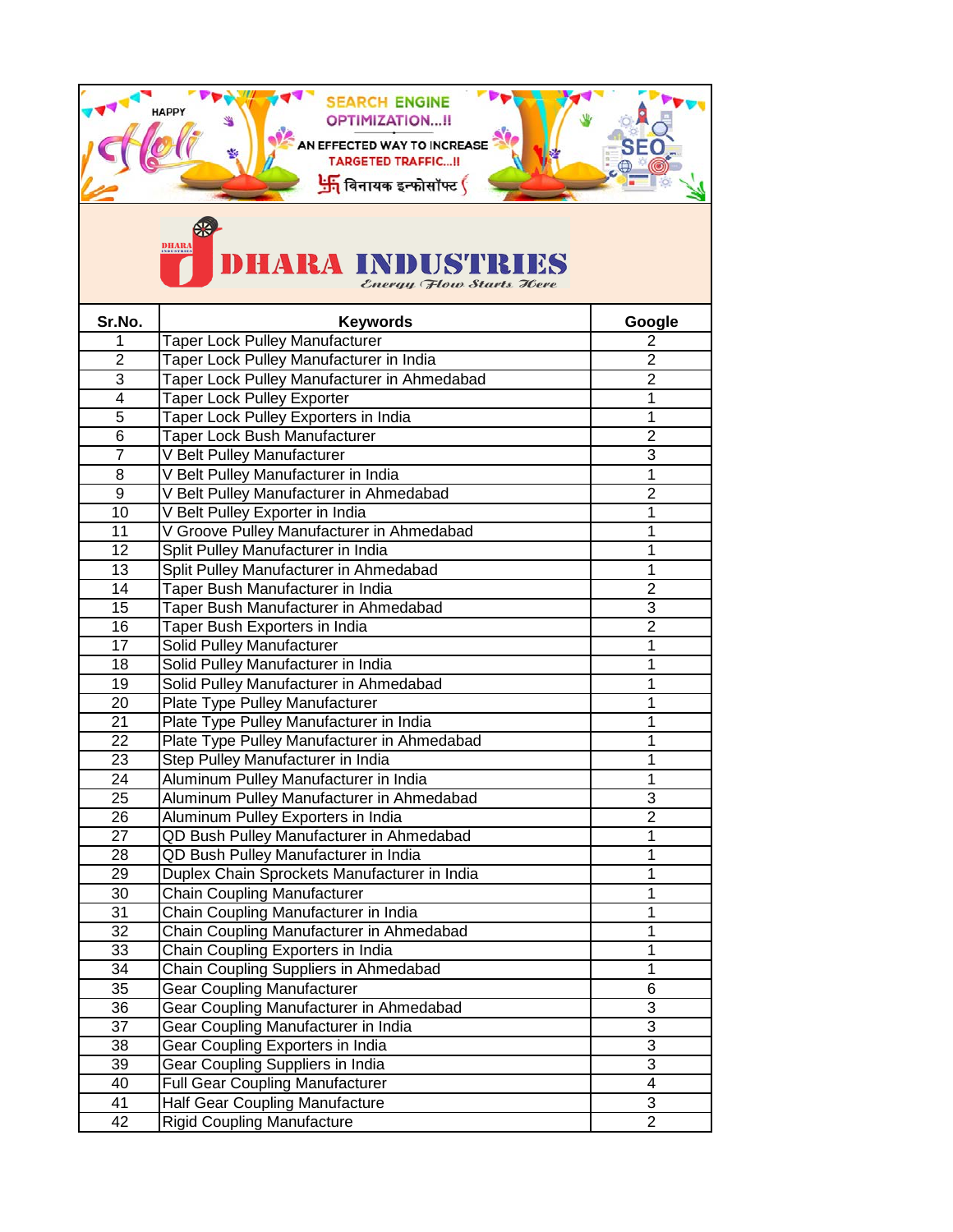| 43 | <b>Star Coupling Manufacturer</b>                                                 | $\overline{2}$ |
|----|-----------------------------------------------------------------------------------|----------------|
| 44 | Star Coupling Manufacturer in India                                               |                |
| 45 | Star Coupling Manufacturer in Ahmedabad                                           | $\overline{c}$ |
| 46 | Star Coupling Exporter in India                                                   | $\overline{2}$ |
| 47 | Spider Coupling Manufacturer in India                                             | $\overline{2}$ |
| 48 | RRL Coupling Manufacturer in India                                                | 1              |
| 49 | RRS Coupling Manufacturer in India                                                | $\overline{2}$ |
| 50 | Spider Coupling Exporters in India                                                | $\overline{2}$ |
| 51 | Star Coupling Exporters in India                                                  | $\mathbf{2}$   |
| 52 | HRC Coupling Manufacturer in India                                                | 1              |
| 53 | SW Coupling Manufacturer in India                                                 | 1              |
| 54 | HRC Coupling Manufacturer in Ahmedabad                                            | 1              |
| 55 | SW Coupling Manufacturer in Ahmedabad                                             | 1              |
| 56 | Muff Coupling Manufacturer                                                        | 1              |
| 57 | Muff Coupling Manufacturer in India                                               | 1              |
| 58 | Muff Coupling Manufacturer in Ahmedabad                                           | 1              |
| 59 | Muff Coupling Exporters in India                                                  | 1              |
| 60 | Nylon Gear Coupling Manufacturer                                                  | 4              |
| 61 | Nylon Gear Coupling Manufacturer in India                                         | 3              |
| 62 | Nylon Gear Coupling Manufacturer in Ahmedabad                                     | $\overline{2}$ |
| 63 | Nylon Gear Coupling Exporter In India                                             | $\overline{2}$ |
| 64 |                                                                                   | $\overline{2}$ |
|    | Nylon Sleeve Coupling Manufacturer in India<br>Nylon Sleeve Manufacturer in India | 3              |
| 65 |                                                                                   | $\overline{5}$ |
| 66 | Nylon Sleeve Exporters In India                                                   |                |
| 67 | Pin Bush Coupling Manufacturer                                                    | 6              |
| 68 | Pin Bush Coupling Manufacturer in Ahmedabad                                       | $\overline{2}$ |
| 69 | Pin Bush Coupling Manufacturer in India                                           | 4              |
| 70 | Pin Bush Coupling Exporters in India                                              | $\overline{c}$ |
| 71 | RB Series Coupling Manufacturer in India                                          | 1              |
| 72 | BC Series Coupling Manufacturer in India                                          | 1              |
| 73 | RB Series Coupling Manufacturer in Ahmedabad                                      | 1              |
| 74 | BC Series Coupling Manufacturer in Ahmedabad                                      | 1              |
| 75 | <b>Rotex Coupling Manufacturer</b>                                                | $\overline{2}$ |
| 76 | Rotex Coupling Manufacturer in India                                              | 2              |
| 77 | Rotex Coupling Manufacturer in Ahmedabad                                          | $\overline{2}$ |
| 78 | Rotex Coupling Exporter in India                                                  | 1              |
| 79 | <b>Tyre Coupling Manufacturer</b>                                                 | 3              |
| 80 | Tyre Coupling Manufacturer in India                                               | $\overline{2}$ |
| 81 | Tyre Coupling Manufacturer in Ahmedabad                                           | $\overline{2}$ |
| 82 | Tyre Coupling Exporters in India                                                  | 1              |
| 83 | Chain Sprockets Manufacturer                                                      | $\overline{2}$ |
| 84 | Chain Sprockets Manufacturer in Ahmedabad                                         | 6              |
| 85 | Chain Sprockets Manufacturer in India                                             | $\overline{2}$ |
| 86 | Chain Sprockets Exporters in India                                                | 3              |
| 87 | Simplex Chain Sprockets Manufacturer in India                                     | $\overline{2}$ |
| 88 | Duplex Chain Sprockets Manufacturer in India                                      | $\mathbf{1}$   |
| 89 | Triplex Chain Sprockets Manufacturer in India                                     | $\mathbf{1}$   |
| 90 | Cast Iron Hand Wheel Manufacturer in India                                        | 1              |
| 91 | Aluminum Hand Wheel Manufacturer in India                                         | 1              |
| 92 | Cast Iron Motor Rail Manufacturer in India                                        | $\mathbf{1}$   |
| 93 | Cast Iron Motor Rail Manufacturer in Ahmedabad                                    | 1              |
| 94 | Patta Pulley Manufacturer in Ahmedabad                                            | 1              |
| 95 | Patta Pulley Manufacturer in India                                                | 1              |
| 96 | V Pulley Manufacturer                                                             | 3              |
| 97 | V Belt Pulley Manufacturer                                                        | 3              |